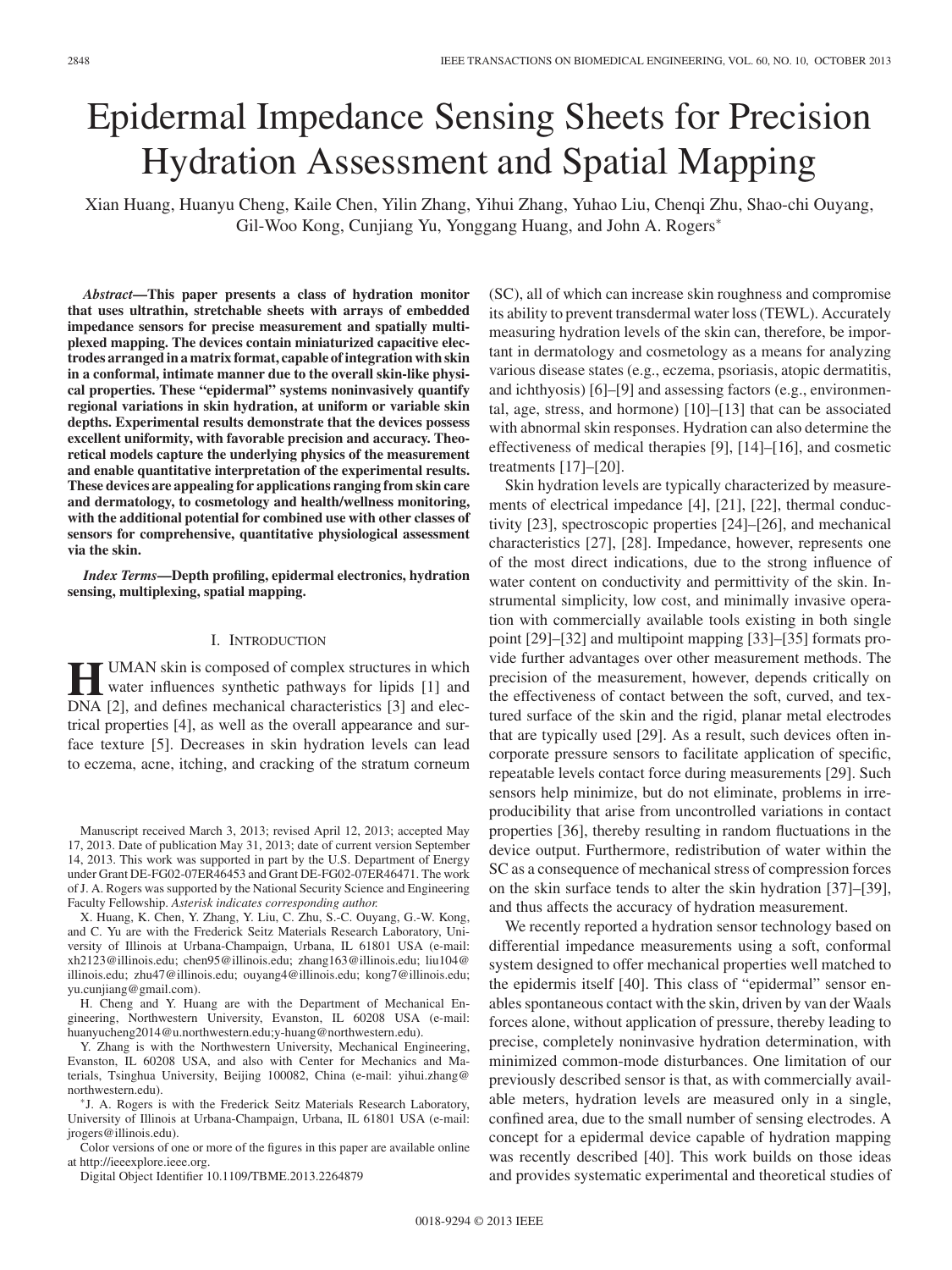all essential aspects of device operation. The resulting systems noninvasively quantify regional variations in skin hydration, at uniform or variable skin depths, in modes that are mechanically invisible to user, due to the epidermal physical properties of the devices. In addition, we report theoretical models, supported by systematic experimental data that can account for the underlying physics of the measurement, and also aid in quantitative interpretation of the results. The results demonstrate highly uniform device response with irregularities that primarily reflect the skin variations. The collective sensor output can be used for continuous hydration imaging with characteristic measurement depths defined by the frequency and the geometry of the electrodes [41]–[43]. Choices of design parameters of the array, such as the electrode sizes, spacings, and numbers of pairs of electrodes, define the spatial resolution. With modest effort, spatial coverage of the device can be further expanded while maintaining conformal skin attachment with maximized sensitivity to skin impedance. These attributes suggest that this type of technology, particularly when combined with other classes of sensors in a single system, can be integrated intimately with the epidermis, providing valuable, wide-ranging applications in human healthcare and wellness evaluation via quantitative measurements through the skin.

## II. PRINCIPLE AND SENSOR DESIGN

Hydration mapping is conducted directly on the skin using multiplexing impedance measurements with epidermal devices. Similarity in measurement principles of epidermal devices and commercial hydration sensors (CHS) allows direct conversion of measured skin impedance to hydration level provided by the CHS. In particular, both the conductivity and permittivity of the skin change with hydration levels due to primarily variations in the electrical contributions from free and bound water in the skin [44]. Individually isolated capacitive electrodes allow multiplexed operation with relatively simple measurement systems.

## *A. Epidermal Impedance Sensors for Spatial Hydration Mapping*

Fig. 1 shows images and schematic illustrations of an epidermal skin hydration mapping sensor that consists of 64 channels of planar electrode pairs designed to quantify skin impedance across an area of  $15 \times 15$  mm<sup>2</sup>. Each pair of electrodes includes an inner circular disk and an outer annulus, equally distributed across the overall area of the device, in an  $8 \times 8$  array format. Circular electrodes in a given row act as current sources that share a common current supply; annulus electrodes in a given column provide current sinks that are connected in series. As a result, any electrode pair can be individually selected for impedance measurement. Fig. 1(f) provides a cross-sectional illustration of two adjacent electrodes that form direct contacts to the skin. The associated electrical field penetrates the skin but is mostly confined within the SC region, for the electrode geometries and frequencies of applied current explored here. Devices used for measuring skin hydration over large areas with uniform or different skin depths (by use of different geometries and/or



Fig. 1. (a) Optical micrograph of an epidermal hydration mapping system. (b) Representative pair of sensors, showing central circular electrode pads with radii  $r_c$  and surrounding concentric ring electrodes with inner and outer radii  $(r_{\rm ai}$  and  $r_{\rm ao}$ ). (c) Two electrodes on a hydration depth-profiling sensor with different  $r_c$  to allow measurement at a different skin depth. (d) A fabricated device under a stretching deformation. (e) A fabricated device under bending and twisting. (f) Diagram of skin integration and measurement principle.

frequencies, as described subsequently) adopt similar designs and are referred to as epidermal hydration mapping sensors and depth profiling sensors, respectively. In particular, inner circular electrodes have fixed radii  $r_c$  throughout the mapping array [see Fig. 1(b)], while radii of the circular electrodes on the depth profiling sensors are varied between rows to alter the distribution of electrical field within the skin [see Fig. 1(c)]. The device configured for depth profiling does so across the area of the array, where different electrode pairs measure to different characteristic depths. Depth profiling at a single location, with a single electrode pair, can be achieved by scanning the measurement frequency. The electrodes terminate at circular bonding pads aligned vertically and horizontally near the edge of the overall system, and are joined through serpentine interconnects in mesh layouts. The latter design feature provides epidermal mechanics when the system is implemented on soft, thin elastomeric substrates. Physical isolation between inner and outer electrodes allows each pair in the array to be individually selected with minimal crosstalk, for mapping in a simple, multiplexed mode.

The fabrication processes are similar to those recently reported for related devices [40]. Briefly, a sacrificial layer of polymethylmethacrylate (PMMA; 500 nm thick) and a layer of polyimide (PI; 1  $\mu$ m thick) are spin-cast onto a silicon (Si) wafer [see Fig. 2(a)]. Serpentine interconnect traces consist of photolithographically patterned bilayers of Cr (5 nm) and Au (400 nm). A subsequent coating of PI  $(1 \mu m)$  [see Fig. 2(b)] electrically insulates the top surfaces. Selected regions of PI are removed by reactive ion etching (RIE) to form via contacts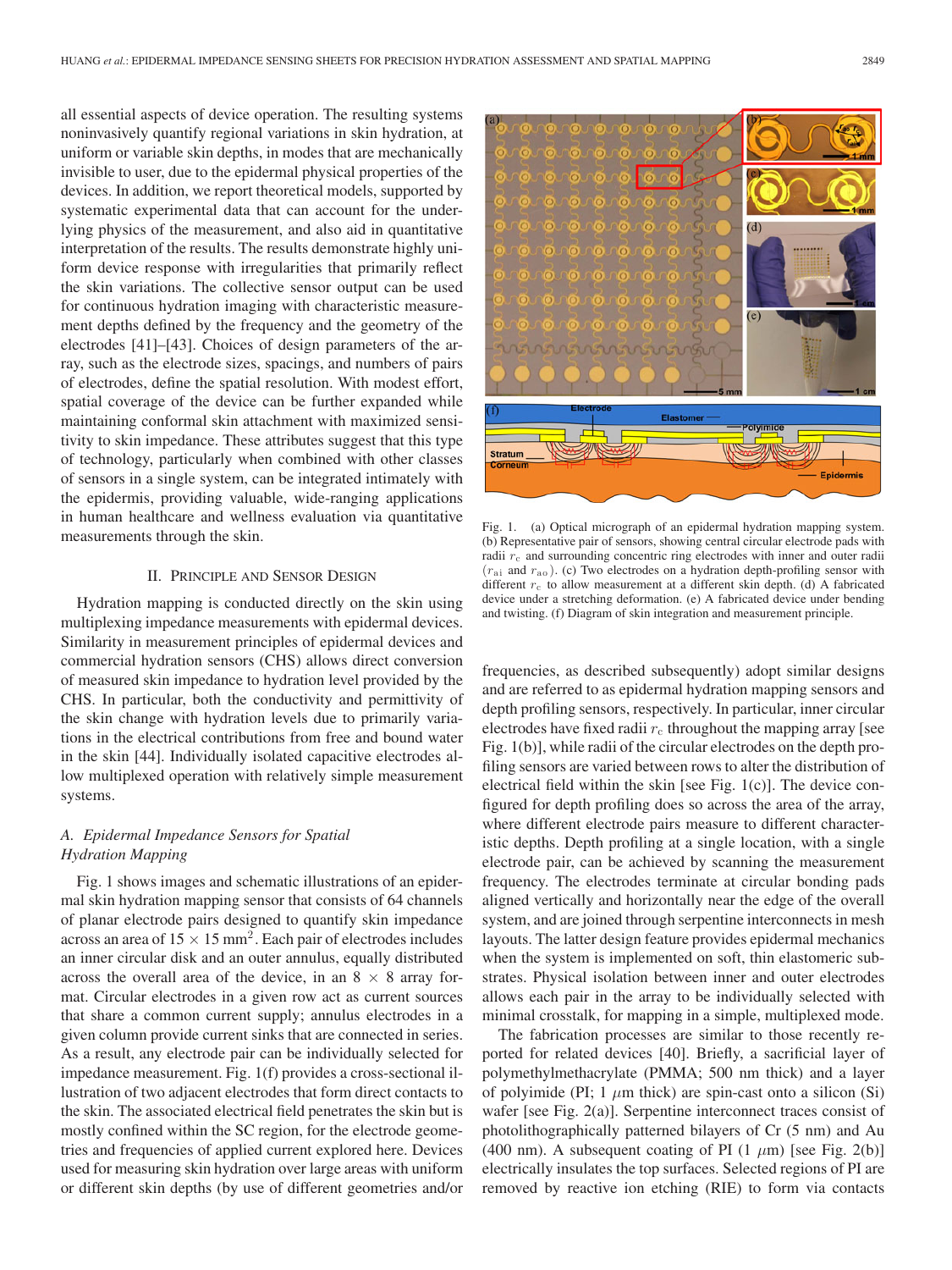

Fig. 2. (a) to (j) Schematic illustration of steps for fabricating epidermal hydration sensors. (k) to (p) Epidermal hydration sensor mounted on the skin of the forearm. This sequence of images shows the device, undeformed (k), and uniaxially stretched along the horizontal (l), vertical (m), diagonal right (n), and diagonal left (o) directions. Here, the device adheres to the skin by van der Waals interactions alone, thereby allowing it to be easily peeled from the skin using tweezers (p).

[see Fig. 2(c)]. An additional patterned bilayer of Cr/Au (5 nm/200 nm) forms the electrodes [see Fig. 2(d)]. Patterned etching through entire stacked layers by RIE defines the open mesh layout [see Fig. 2(f)]. Eliminating the sacrificial PMMA layer by immersion in acetone for 5 min at 100◦ C enables removal of the device with a water-soluble poly(vinyl alcohol) (PVA) tape (Wave Solder Tape 5414, 3M Company) (see Fig.  $2(g)$ ]. Layers of Ti/SiO<sub>2</sub> (5/40 nm) [see Fig. 2(h)] deposited onto the backside allows chemical bonding to a thin, low-modulus silicone substrate (Solaris, Smooth-On, Inc.) [see Fig. 2(i)]. Finally, the PVA tape on the device is removed by

water [see Fig. 2(j)], to yield an integrated device with excellent stretchability [see Fig. 1(d)] and flexibility [see Fig. 1(e)].

# *B. Conformal Contact of Epidermal Hydration Sensors to the Skin*

The epidermal hydration mapping sensors can be integrated onto the skin using a previously introduced physical lamination process followed by rinsing in water to remove the temporary carrier substrate [45] resulting in intimate and conformal skin contact (see Fig.  $2(k)$ ]. Devices mounted in this way exhibit excellent compliance and ability to follow skin motions without constraint or delamination (see Fig. 2(i)–(o)]. Devices with comparatively thicker silicone substrates (e.g.,  $50$  to  $100 \,\mu$ m) provide sufficient mechanical toughness, and only slightly compromised mechanics, to allow repeated measurements by removing and reattaching to the skin [see Fig. 2(p)]. These reusable devices are fixed at one corner with a small piece of surgical tape, which also partially attaches to the skin. The tape facilitates device handling and improves the consistency of the measurement.

## III. EXPERIMENTAL SETUP AND METHODS

# *A. Epidermal Impedance Sensors for Spatial Hydration Mapping*

The circular electrodes in mapping sensors for uniform skin depths involve concentric designs [see Fig. 1(b)], consisting of inner disks  $(r_c)$  (200  $\mu$ m in radius) surrounded by rings (inner radius  $r_{\rm ai}$ : 300  $\mu$ m, outer radius  $r_{\rm ao}$ : 450  $\mu$ m). For sensors designed for various skin depths,  $r_c$  increases from 60 to 200  $\mu$ m with a step of 20  $\mu$ m across the array, while  $r_{ai}$  and  $r_{ao}$  are fixed at 300 and 400  $\mu$ m, respectively [see Fig. 1(c)]. In both of these two cases, each electrode pair is 2 mm away from its nearest neighbors. The electrodes connect to corresponding bonding pads (diameter: 1.2 mm, spacing: 2 mm) through serpentine traces (width 55 μm;  $\sim$ 225 μm radii of curvature). The circular geometries of the electrodes offer symmetries that facilitate theoretical analysis. Similar layouts are common in the types of conventional, rigid macroscale electrodes found in CHS [29], [30].

## *B. Multiplexing Impedance Analyzer for Hydration Measurement*

An LCR meter (E4980 A, Agilent Technologies) equipped with multiplexing measurement capability serves as a system for quantifying the response of the sensors [see Fig. 3(a) and (b)]. Here, the meter sequentially provides an ac voltage  $(V_{\text{in}};$ 2 V peak to peak) at frequencies between 20 Hz and 2 MHz to each channel [A1 to A8; labeled horizontally from right to left in Fig. 3(b)] of the hydration sensor through a row scanning multiplexer (multiplexer1, ADG 708, Analog Devices). The output voltage  $V_{\text{out}}$  of each channel [B1 to B8; labeled vertically from top to bottom in Fig. 3(b)] is scanned by the meter with a column multiplexer (multiplexer2, ADG 708, Analog Devices). A computer controlled I/O card (USB-8451, National Instruments) selects pins (a1 to a3, b1 to b3) in the multiplexers that correspond to channels A1 through A8 and B1 through B8. These channels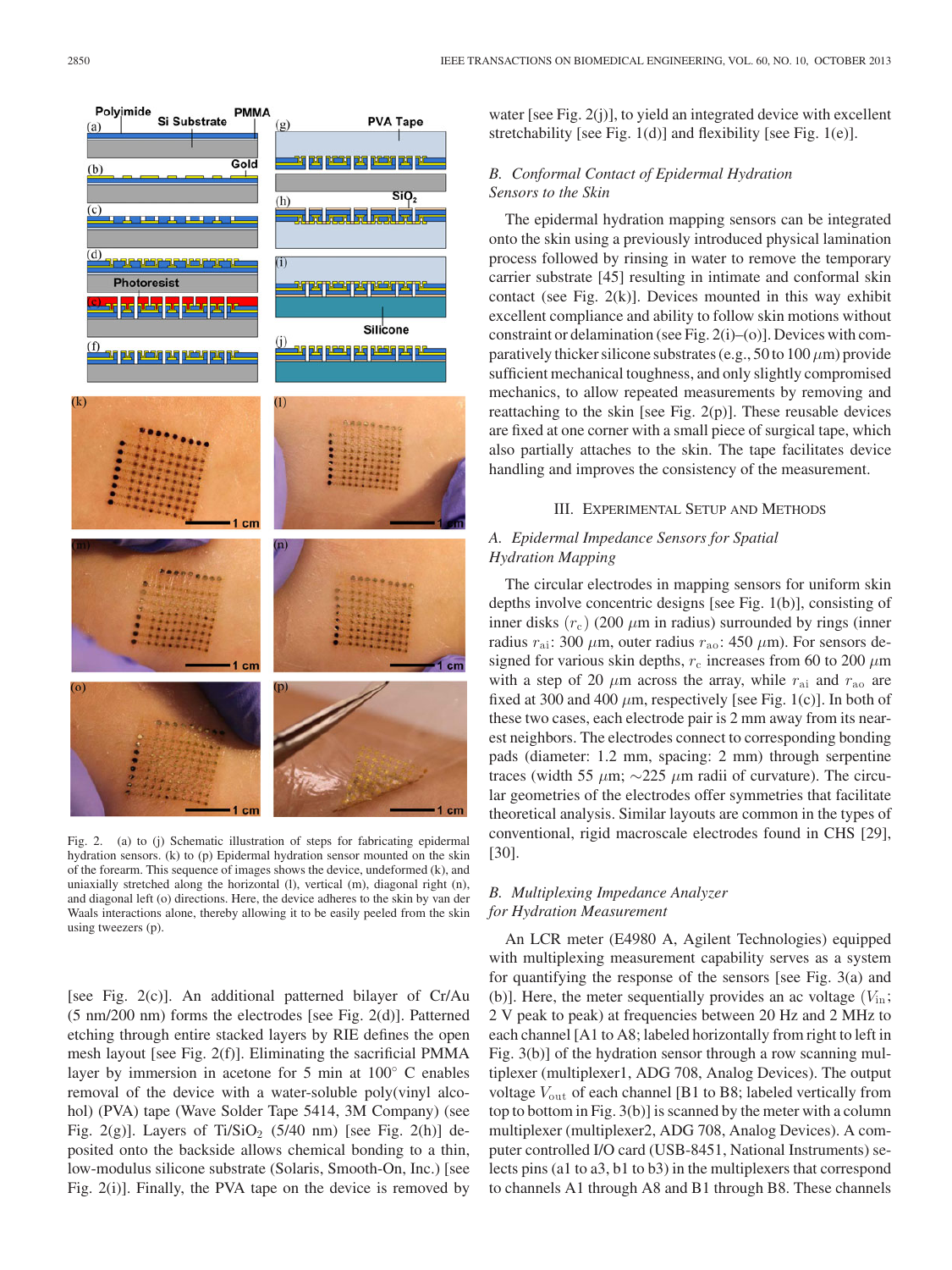

Fig. 3. (a) Image and (b) diagram of the hydration measurement setup, with multiplexed acquisition. (c) and (d) Images of use of an epidermal hydration sensor and a commercial hydration sensor. (e) Application of an epidermal sensor on a phantom skin model for *in vitro* characterization of sensor response. (f) Image and (g) diagram of a microfluidic device for determining the measurement depth of the sensor. (h) Voltage distribution among different columns on an epidermal sensor. Here, column 5 provides a current injection channel. Voltage presented on other columns arises from capacitive coupling of ac signals between columns. (i) Frequency response of a representative epidermal sensor at various hydration levels.

are physically isolated, but capacitively coupled. At any given time, only one row and one column are selected by the multiplexers. Thus, the impedance analyzer measures only the impedance associated with the electrode pair that lies at the crossing point defined by the selected row and the column. Other electrode pairs are electrically isolated from the impedance analyzer by the multiplexers. The *LCR* meter converts the corresponding Vout to an impedance value by comparing the amplitude and the phase of  $V_{\text{out}}$  to  $V_{\text{in}}$ , while preventing significant capacitive coupling to neighboring channels [see Fig. 3(h)]. Repeated row scanning followed by column scanning allows individual addressing of all of the electrode pairs in the device. The collected impedance values can be combined to yield spatial maps.

### *C. Experimental Methods and Materials*

Experimental evaluations involve *in vitro* and *in vivo* testing. Both the magnitude and phase of the sensor impedance can be used to quantify skin hydration [40]. However, only the impedance magnitude is presented, to reflect the collective effects of changes in skin conductivity and permittivity due to hydration variations [46]–[48]. *In vitro* studies use a thicknesscontrolled microfluidic setup to evaluate the dependence of the effective measurement depth, defined by the depth beyond which the sensor impedance ceases to increase, on electrode geometry and sensing frequency [41]–[43]. The uniformity of the sensor response is characterized in air and on a phantom skin sample [49], [50] made of a combination of water, agar, polyethylene, sodium chloride, sodium azide, and TX 151 (Oil Center Research). The agar provides a solid matrix; polyethylene and sodium chloride set the permittivity and conductivity; sodium azide is used as a preservative. The addition of TX-151 alters the mechanical properties of the phantom skin, resulting in a gelatin-based material that can be molded to form a planar surface with hydration levels and electrical properties comparable to the human skin. The thickness-controlled microfluidic setup and the phantom skin serve to characterize different aspects of device operation: depth profiling and uniformity in response. The platforms either have stacked layers or electrical properties similar to skin. These structures are not, of course, complete skin replicas with similar detailed properties, which leads to some limitations in their use.

*In vivo* studies are conducted by attaching epidermal hydration mapping sensors to the skin of the ventral forearm and then measuring impedance changes associated with hydration levels across the array at sweeping or fixed frequencies. The epidermal sensors can be easily removed from the skin upon the completion of array scanning to avoid accumulation of water vapor underneath the device from TEWL, which can otherwise decrease the skin impedance. Repeated measurements without removal are less instructive due to such effects, as reported in evaluations using other technologies [30], [51], [52]. Sweeping the frequency of the applied voltage reveals the frequencydependent impedance changes associated with hydration levels across the array. Hydration measurements are typically conducted at frequencies with maximum observed sensitivity, based on *in vitro* control experiments using the microfluidic setup. With *in vivo* demonstrations, patterns of hydration manually defined on the skin by local application of moisturizing lotions (Intensive Rescue Moisture Body Lotion, Vaseline, Inc.) are revealed by hydration mapping with arrayed sensors. Measurement results are quantitatively converted to hydration levels by calibration against a CHS (MoistureMeterSC Compact, Delfin, Inc.) [29], which measures skin impedance at an excitation frequency of 1.25 MHz and is widely considered as a reliable tool for skin hydration assessment [12], [29], [53], [54].

## IV. RESULTS AND DISCUSSION

## *A. In Vitro Characterization of Depth Profiling Sensors*

Systematic studies reveal the dependence of the measured impedance on frequency and geometry. Test structures that consist of molded PDMS with microfluidic chambers whose heights  $h_D$  varies from 10 to 60  $\mu$ m [see Fig. 3(f) and (g)] provide a platform to approximate, in a rough sense, the structure of human skin. Semipermeable cellulose membranes (Spectra/Por Dialysis Membrane, Spectrum Laboratories, Inc.) with thicknesses ( $h_{SC}$ ) of ~20  $\mu$ m seal the chambers, to prevent leaking of phosphate buffered saline solutions introduced through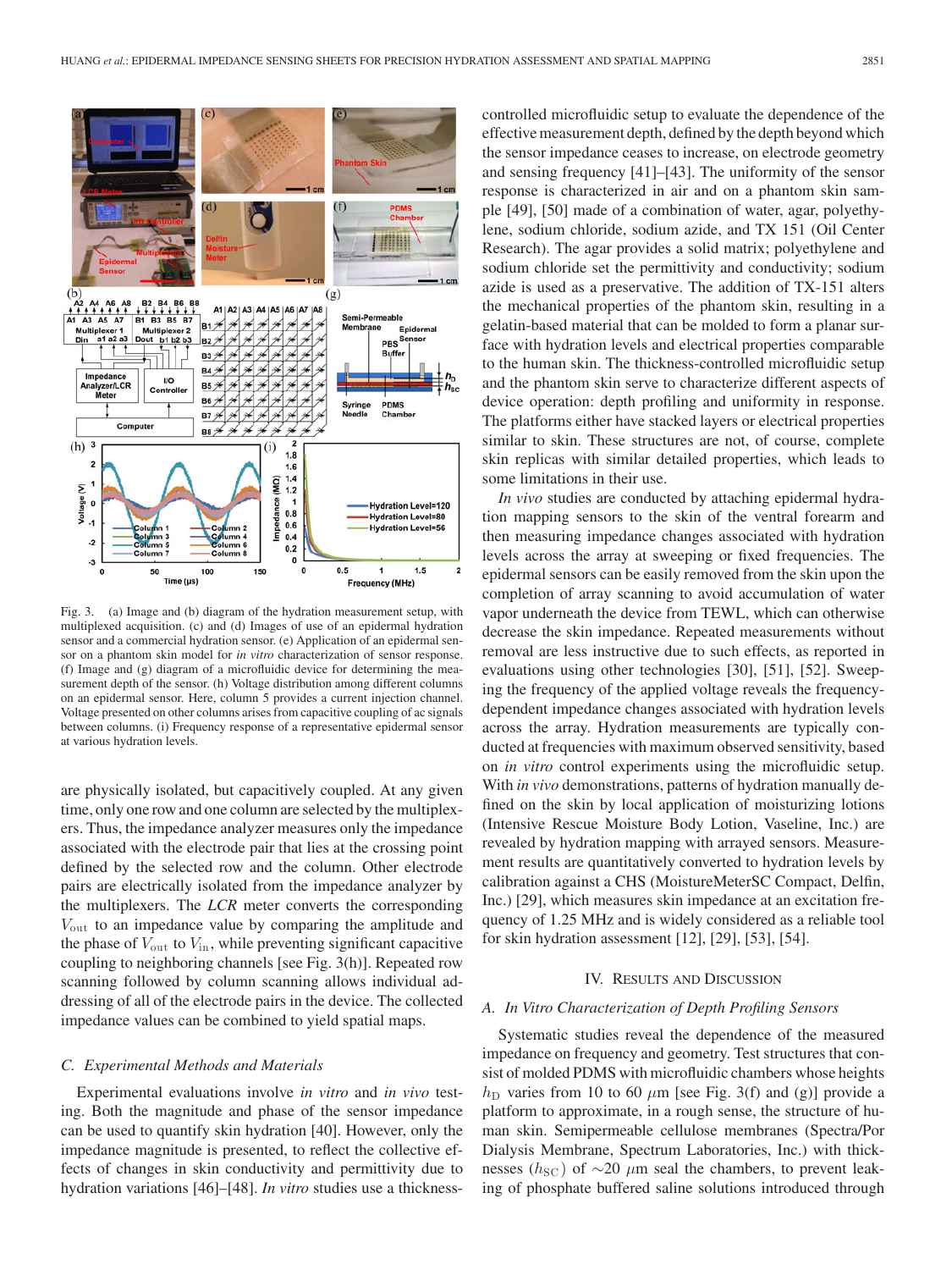

Fig. 4. Changes in impedance as a function of microfluidic chamber height at a frequency of (a) 15 kHz, (b) 250 kHz, (c) 500 kHz, and (d) 1.25 MHz with inner electrode radii changed from 60 to 200 μm. *In vitro* impedance mapping using an epidermal hydration sensor (e) in air and (f) on a phantom skin sample, both recorded at 15 kHz.

inlets/outlets at the periphery. The resulting overall chamber heights ( $h<sub>D</sub> + h<sub>SC</sub>$ ) are then varied from 30 to 80  $\mu$ m. Depth profiling hydration sensors that exploit different electrode radii attach to the cellulose membrane. Measurements of the impedance using various sensor geometries for different chamber heights reveal the effective depth of hydration assessment. As shown in Fig.  $4(a)$ –(d), the electrodes respond to the changes of chamber heights differently. The dependence on height is determined by the measurement frequencies and the electrode radii, with the former representing the dominant effect for the systems explored here. For example, at a frequency of 15 kHz, all electrodes exhibit decreasing impedance with  $h_D$  up to 40  $\mu$ m [see Fig. 4(a)]. When including the  $h_{SC}$ , the effective measurement depth corresponds to a value greater than 60  $\mu$ m. This depth decreases quickly with frequency. At 250 kHz, most electrodes show impedances that cease to depend on  $h_D$  greater than 20  $\mu$ m, equivalent to a 40  $\mu$ m effective measurement depth [see Fig. 4(b)]. The impedance shows no appreciable change with height at frequencies of 500 kHz and 1.25 MHz, indicating an effective measurement depth less than 20  $\mu$ m.

The influence of the electrode radii is most prominent at low frequencies. For example, at 15 kHz, the impedance associated with electrodes that have radii  $r_c$  of 80  $\mu$ m show height independent responses for heights above 35  $\mu$ m. Electrodes with  $r_c$  of 200  $\mu$ m exhibit impedances that decrease steadily up to heights of 60  $\mu$ m. This observation indicates that increasing the radii of the inner electrodes while fixing the radii of outer annulus electrodes increases the effective measurement depth. These *in vitro* depth profiling results demonstrate the ability to define measurement depths by suitable selection of measurement frequency and electrode spacing.

## *B. In Vitro Characterization of Sensor Uniformity*

Measurements of the impedance of individual sensors in air and on planar phantom skin samples define the uniformity of the responses [see Fig.  $3(e)$ ]. As is evident from the data of Fig.  $4(e)$ and (f), the hydration mapping sensor shows highly uniform behavior. When the sensor is exposed to air, the average impedance of the sensors is ∼91.6 MΩ with a standard deviation of 0.3 MΩ, or 0.36%. While on the phantom skin, the average impedance reduces to 274.9 kΩ with variations within 1%. These levels of uniformity exceed those observed in later evaluations on real skin, suggesting that the influence from the skin contours and the intrinsic nonuniformities in hydration across the measured regions of the skin [55], [56] contribute in a significant way to observed variations of impedance among electrodes. In addition, the variation (0.36%) of electrode impedance in air indicates minor inconsistencies introduced during the fabrication processes and potentially within the experimental setup. The uniformity of the hydration sensors can be further improved by applying reference detection and optimizing the fabrication processes as well as the experimental setup.

## *C. In Vivo Frequency Dependence of Impedance*

The amplitude of the impedance measured at each of the sensor channels changes monotonically with the level of skin hydration, throughout the RF range from 15 kHz to 2 MHz. Representative responses of a single sensor channel appear in Fig. 3(i). As the hydration level changes from 56 to 120 (arbitrary units from the CHS), the impedance amplitude decreases from 1.81 to 0.57 M $\Omega$  at 15 kHz and from 2.25 to 2.02 k $\Omega$ at 2 MHz. Furthermore, at a fixed hydration level of 80, the impedance amplitude decreases with increasing frequency, from 1.2 M $\Omega$  at 15 kHz to 2.15 k $\Omega$  at 2 MHz. These trends on the skin coincide with the reported dielectric behavior of aqueous electrolyte solutions [57]–[60], in which electrical conductivity is relatively stable throughout the measured frequency range, while the permittivity decreases with increasing frequency until the frequency reaches that characteristic of the dipolar polarization time. The results also indicate that changes in impedance with hydration are most substantial at low measurement frequencies (e.g., 15 kHz) where the capacitive components of the complex impedance are large. Decreased sensor impedance at higher hydration levels can be attributed to an increase in electrical skin conductivity and permittivity [32], [44]. Water molecules in the skin create ionic pathways for charge transport, increase the density of dipoles, and improve the flexibility of keratin in the SC, all of which leads to enhanced ability of the skin to store electrical energy and respond more readily to applied electrical fields [61].

Fig. 5(a)–(d) show changes in impedance with hydration at frequencies of 15 kHz and 1.25 MHz, for all sensor channels. As the hydration increases, the conductivity and permittivity of the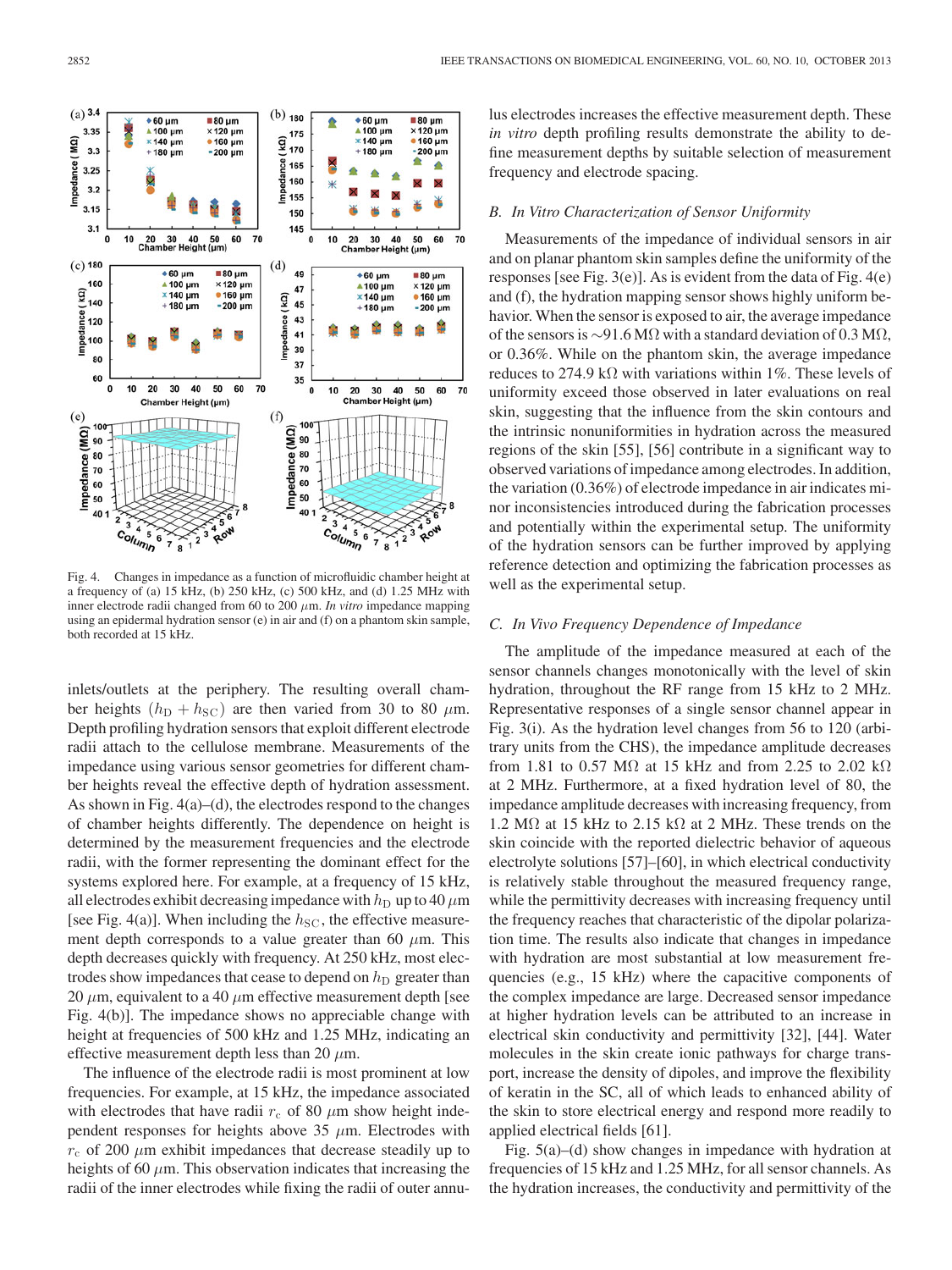

Fig. 5. Hydration map recorded with an epidermal sensor at a measurement frequency of 15 kHz, for skin with known hydration level between (a) 112 and (b) 45. A different measurement with similar map for skin with known hydration levels of (c) 114 and (d) 40 recorded at 1.25 MHz, calibrated hydration levels recorded with selected electrodes in an epidermal sensor at (e) 15 kHz and (f) 1.25 MHz, with comparison to results from a commercial sensor. (g) Impedance variation of all electrode pairs on row 4 and column 4 of the epidermal sensor at a constant hydration level of 45 and a frequency of 15 kHz of six repeated measurements.

skin both increase, leading to a decrease in the real (resistive) and imaginary (capacitive) parts of the complex impedance. The result is a monotonic decrease of skin impedance. The magnitude of the change in impedance diminishes with increasing frequency. For example, the impedance decreases by 71.1% and 5.4% at 15 kHz and 1.25 MHz, respectively, when the hydration level increases from 40 to 114. These observations suggest that the sensitivity is best at low frequencies (e.g., 15 kHz) for the range examined. The impedance values measured from individual channels vary by 5% across the array, indicating good uniformity in sensor response. As shown subsequently through *in vitro* measurements on phantom skin samples and in air, these variations mostly arise from skin contours underneath the sensor and intrinsic variations in hydration over the measured regions of the skin, with additional effects of slight variations associated with the fabrication processes. The data indicate that impedance values can be converted into hydration levels using a simple linear relationship [40], whose coefficients can be calculated using two reference hydration levels and the corresponding impedance values (amplitude and/or phase). The converted results shown in Fig. 5(e) and (f) exhibit excellent agreement with the CHS. Results of six repeated measurements obtained by removing the device and reattaching it to the skin are consistent and vary within  $\sim$ 3% [see Fig. 5(g)]. These changes are much smaller than those associated with observed variations in hydration [up to  $\sim$ 70%, in Fig. 5(a) and (b)].

#### *D. Modeling Results*

Analytical study can be used to reveal the frequency and geometry dependence of electrode impedance. Each stacked skin layer can be equivalent to a parallel *RC* circuit with capacitance  $C$  and resistance  $R$ , both of which can be obtained from the electric field in the skin. The electric potential  $\varphi$  in an electrical field formed by a concentric pair of circular electrodes can be written as

$$
\frac{\partial^2 \varphi}{\partial r^2} + \frac{1}{r} \frac{\partial \varphi}{\partial r} + \frac{\partial^2 \varphi}{\partial z^2} = 0 \tag{1}
$$

where  $r$  is the radial distance from the central axis of electrodes and  $z$  is the depth from the electrode/skin interface. As a result, the electric potentials on inner circular and the outer annulus electrodes can be obtained through Hankel transform [62], resulting in the determination of the potential difference  $\Delta\varphi$  between the electrodes, as well as the charge Q on each electrode in a form

$$
Q = -2\pi\varepsilon \int_0^{r_1} \frac{\partial \varphi}{\partial z} |_{z=0,0 < r < r_1} r dr \tag{2}
$$

which in turn determines the capacitance C as  $C = Q/\Delta\varphi$ . The resistance can be approximately related to the capacitance by  $R\sigma_{SC} = \varepsilon_{SC}/(C) = L/A$ , where  $\sigma_{SC}$  is the conductivity of stratum corneum, L the effective length of the dielectric material layers, and A the area of electrodes. Thus, the impedance of the electrodes can be obtained as

$$
|Z| = \frac{2}{\pi \varepsilon_{SC} \sqrt{\frac{\sigma_{SC}^2}{\varepsilon_{SC}^2} + 4\pi^2 f^2}}
$$

$$
\cdot \int_0^\infty \begin{cases} \frac{1}{\xi^2} \left[ \frac{J_1(\xi r_c)}{r_c} - \frac{r_{ao} J_1(\xi r_{ao}) - r_{ai} J_1(\xi r_{ai})}{r_{ao}^2 - r_{ai}^2} \right]^2 \\ \cdot \frac{\varepsilon_D \tanh\left(\xi h_{SC}\right) \tanh\left(\xi h_D\right) + \varepsilon_{SC}}{\varepsilon_D \tanh\left(\xi h_D\right) + \varepsilon_{SC} \tanh\left(\xi h_{SC}\right)} \end{cases}^2 d\xi.
$$
(3)

In the case of *in vitro* experiments, we have  $r_c$ ,  $r_{ai}$ , and  $r_{ao}$ much larger than  $h_{SC}$  and  $h_D$ . Thus, equation (2) can be simplified as

$$
|Z| \approx \frac{2\chi}{\pi (\varepsilon_{\rm D} h_{\rm D} + \varepsilon_{\rm SC} h_{\rm SC})}
$$

$$
\left[ Z_3 \left( \frac{r_{\rm ao}}{r_{\rm c}}, \frac{r_{\rm ai}}{r_{\rm c}} \right) + Z_1 \left( \frac{r_{\rm ao}}{r_{\rm c}}, \frac{r_{\rm ai}}{r_{\rm c}} \right) \frac{\varepsilon_{\rm D} h_{\rm D} h_{\rm SC}}{\varepsilon_{\rm SC} r_{\rm c}^2} \right] (4)
$$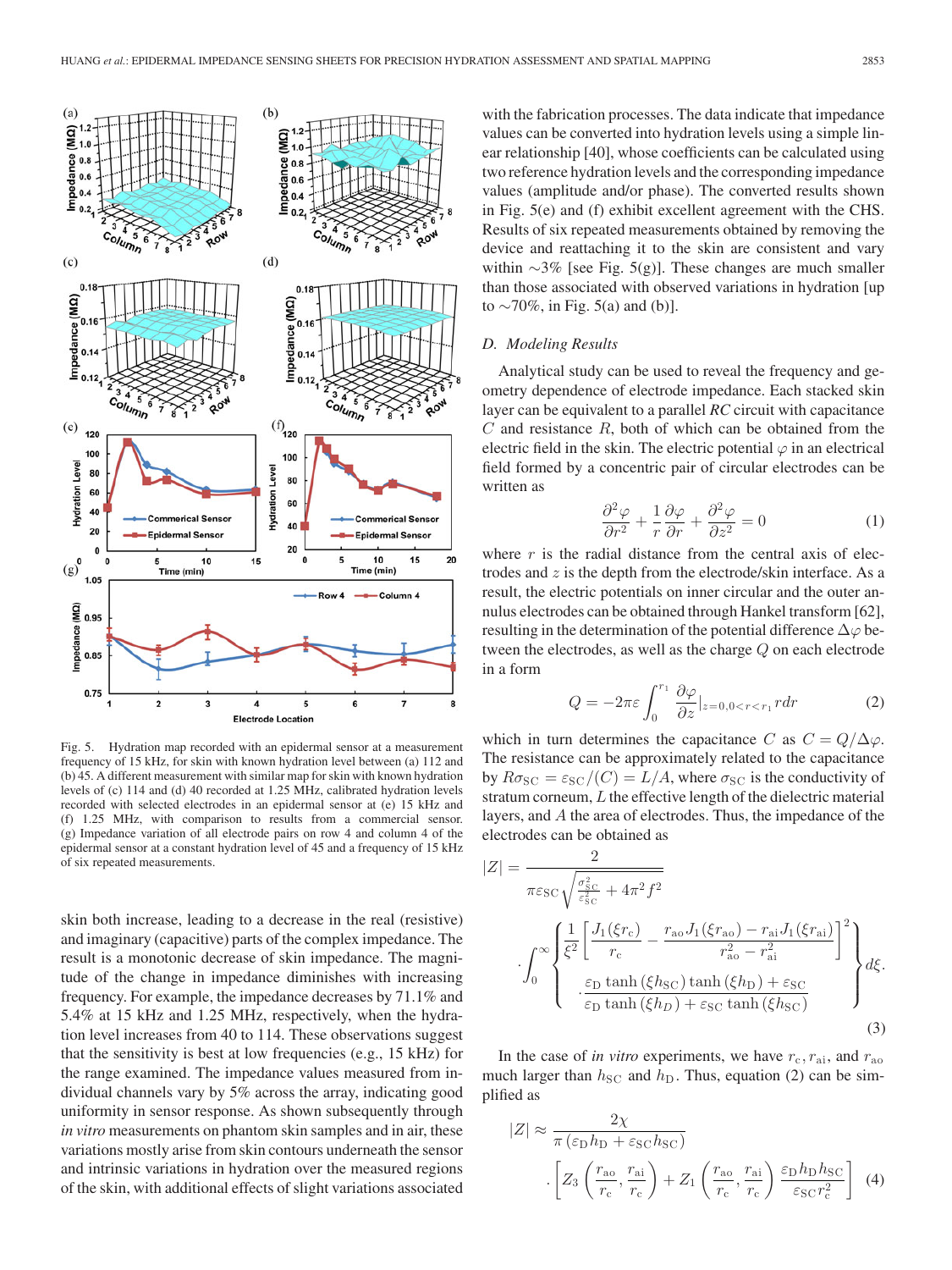where  $r_c$  is radius of inner circular electrode,  $r_{ai}$  and  $r_{ao}$  the inner and outer radii of outer annulus electrodes,  $h_{SC}$  and  $h_D$  the depths of the SC and deep tissue layer,  $\varepsilon_{SC}$  and  $\varepsilon_D$  the permittivity of SC and deep tissue layer, respectively. In addition,  $\chi =$  $(\sigma_{\rm SC}^2/\varepsilon_{\rm SC}^2 + 4\pi^2 f^2)^{-1/2}$  and the nondimensional functions  $Z_3$ and  $Z_1$  are given by

$$
Z_m (a, b) = \int_0^\infty \left[ J_1 (\eta) - \frac{a J_1 (a \eta) - b J_1 (b \eta)}{a^2 - b^2} \right]^2 \frac{d \eta}{\eta^m} \quad (5)
$$

where  $f$  is the frequency conducted in the measurements,  $J_1$  is the Bessel function of the first kind. Equation (4) analytically gives the dependence of impendence on all material parameters, thicknesses, geometry, and frequency.

For *in vivo* experiments that involve a thick deep tissue layer, i.e.,  $h_D \gg h_{\rm SC}$ , the impedance can then be written as

$$
|Z| \approx \frac{2\chi}{\pi \varepsilon_{\rm SC} r_{\rm c}} \left\{ \begin{array}{c} \left(1 - \frac{\varepsilon_{\rm SC}^2}{\varepsilon_{\rm D}^2}\right) \frac{h_{\rm SC}}{r_{\rm c}} \left[ Z_1 \left(\frac{r_{\rm ao}}{r_{\rm c}}, \frac{r_{\rm ai}}{r_{\rm c}} \right) \right. \\ \left. - Y \left(\frac{r_{\rm ao}}{r_{\rm c}}, \frac{r_{\rm ai}}{r_{\rm c}}, \frac{\varepsilon_{\rm D} r_{\rm c}}{\varepsilon_{\rm SC} h_{\rm SC}} \right) \right] \\ \left. + \frac{\varepsilon_{\rm SC}}{\varepsilon_{\rm D}} Z_2 \left(\frac{r_{\rm ao}}{r_{\rm c}}, \frac{r_{\rm ai}}{r_{\rm c}} \right) \right\} \end{array} \right\} \tag{6}
$$

where  $Z_1$  and  $Z_2$  are given in (5) and

$$
Y(a, b, c) = \int_0^{\infty} \left[ J_1(\eta) - \frac{a J_1(a\eta) - b J_1(b\eta)}{a^2 - b^2} \right]^2 \frac{d\eta}{\eta + c}.
$$
 (7)

The permittivity of the SC and deep tissue layer decreases as the frequency increases and the opposite holds for the conductivity [63]. For frequencies between 15 kHz to 1.25 MHz,  $\varepsilon_{SC}/\varepsilon_0$  and  $\varepsilon_D/\varepsilon_0$  decrease from  $1.47 \times 10^3$  and  $3.79 \times 10^2$ to 7.48  $\times$  10<sup>4</sup> and 2.34  $\times$  10<sup>3</sup>, respectively, whereas  $\sigma_{SC}$  increases from  $1.62 \times 10^{-4}$  to  $1.97 \times 10^{-2}$  S/m. For electrodes with  $r_c = 100 \mu m$ ,  $r_{ai} = 300 \mu m$ ,  $r_{ao} = 400 \mu m$ , and for  $h_{SC} = 20 \mu m$ , the modeling result of the frequency dependence of the sensor impedance shown in Fig. 6(a) indicates that the sensor impedance decreases consistently with hydration levels at all simulated frequencies between 15 kHz to 1.25 MHz. The result also indicates that the sensor has higher sensitivity at lower measurement frequencies, which is consistent with the experimental data. As shown in Fig. 6(b), the impedance in (3) versus the chamber height  $h<sub>D</sub>$  agrees well with the *in vitro* experiments (shown in the same figure) for an interfacial capacitance of 0.25 [64] at frequencies varied from 15 kHz to 1.25 MHz. The geometry dependence of the sensor impedance at various frequencies appears in Fig. 6(c), in which the sensor impedance decreases monotonously with decreasing electrode spacing ( $h_{\rm SC} = 20 \mu m$ ,  $r_{\rm ai} = 300 \mu m$ ,  $r_{\rm ao} = 400 \mu m$ , and varying  $r_c$ ). When  $r_c$  increases from 60 to 200  $\mu$ m, the impedance decreases by 29.6%, agreeing well with the *in vitro* experimental data shown also in Fig. 6(c). In addition, both the measurement frequencies and the sensor geometry influence the effective measurement depths of the sensor (see Fig.  $6(b)$ – $(d)$ ], in a manner consistent with experiments. The effective measurement depths  $(h_D + h_{SC})$  of the sensor are close to 50  $\mu$ m at 15 kHz at  $r_c = 60 \mu m$ ; at  $r_c$  of 180  $\mu m$ , the effective depth is



Fig. 6. (a) Simulated sensor impedance as a function of hydration (indicated by different levels of  $\rho_{\rm sc}$ ) at frequencies from 15 kHz to 1.25 MHz. (b) Simulated sensor impedance (labeled with S.) of as a function of chamber heights at frequencies from 15 kHz to 1.25 MHz, with comparison to *in vitro* experimental results (labeled with E.). (c) Simulated sensor impedance (labeled with S.) as a function of electrode spacing at frequencies from 15 kHz to 1.25 MHz and a chamber height of 30  $\mu$ m, with comparison to *in vitro* experimental results (labeled with E.). (d) Simulated sensor impedance as a function of chamber height for electrode radii between 60 to 180  $\mu$ m, at a frequency of 15 kHz.

greater than 80  $\mu$ m, again compatible with *in vitro* studies. The simulated results indicate that the measurement frequency and sensor geometry can both affect sensor impedance and the effective measurement depths. Measurements of hydration levels at different skin depths, therefore, can be achieved by adjusting the frequency and geometry.

# *E. Responses of Depth Profiling Hydration Sensors to Hydration Changes*

*In vivo* measurements involve evaluations at a fixed frequency of 15 kHz, where the impedance depends strongly on hydration levels and the electrode spacing controls the measurement depth. As illustrated in Fig.  $7(a)$ –(c), the impedance varies systematically with electrode spacing and with hydration levels. For example, at a fixed hydration level of 47.8, the impedance decreases consistently with the radii of the inner circular electrodes  $r_c$  from 1.7 to 0.25 M $\Omega$  when  $r_c$  varies from 60 to 200  $\mu$ m in Fig. 7(c), indicating a strong expected geometry dependence. In addition, as the hydration level decreases from 96 [see Fig. 7(a)] to 47.8 [Fig. 7(c)], the differences between impedances measured using electrodes with  $r_c$  of 60  $\mu$ m and 200  $\mu$ m diminish, suggesting that the effect of geometry dependence is more prominent at low hydration levels. Fig. 7(d) shows that the hydration determined by CHS changes from 64 to 114 shortly after the application of lotion, and then decreases back to 56 over the next ∼35 min. Sensors with electrodes that have  $r_c$ of 60 and 140  $\mu$ m follow the same trend. By contrast, electrodes with  $r_c$  of 200  $\mu$ m reveal an initial impedance that is larger than the final impedance, indicating that the hydration levels measured by these electrodes are higher than the original values.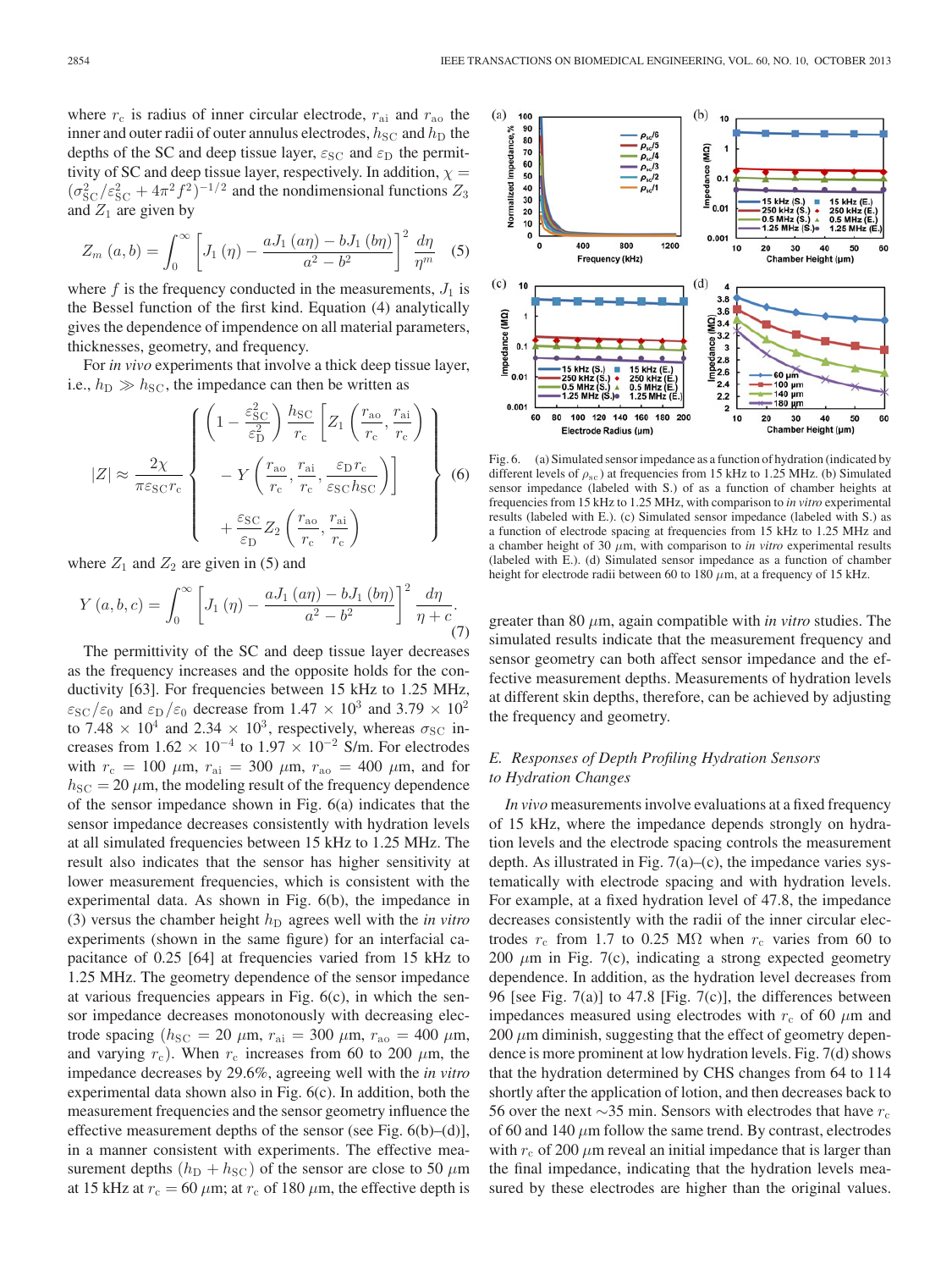

Fig. 7. Measurement results obtained with a depth profiling epidermal hydration sensor operating at a frequency of 15 kHz, for hydration levels of (a) 96, (b) 63, and (c) 47.8 when the radii of the inner circular electrodes  $(r_c)$  changes from 60 to 200  $\mu$ m. (d) Impedance of selected electrodes at 15 kHz with comparison to results from a commercial sensor.

These results are consistent with the *in vitro* experiments; they suggest that electrodes with  $r_c$  of 60 and 140  $\mu$ m follow the hydration levels in the SC, while electrodes with  $r_c$  of 200  $\mu$ m may partially capture the hydration levels below the SC, where the improvement of the barrier function of the SC after applying the lotion could increase the hydration level by minimizing the rate of TEWL.

#### *F. Skin Hydration Imaging*

In multiplexed array formats, epidermal hydration sensors can reveal spatial gradients in hydration across the surface of the skin. As a demonstration, variations in hydration level are intentionally created through application of lotion in horizontal and vertical lines. The skin absorbs the lotion, to change the hydration level in the skin itself. Spatial patterns in the application of lotion create corresponding spatial variations in hydration, thereby providing situations similar to those during transdermal drug delivery [65], atopic eczema [66], and wound and burn healing processes [67], in which hydration levels in the skin are nonuniform. To minimize the variations of impedance between electrodes due to skin contours, experimental results are shown as relative impedance changes (see Fig. 8) obtained by subtracting impedance values measured prior to and 1 min after applying the lotion. The average impedance decrease over most of the area is  $\sim$ 1.9 MΩ, indicating large increases in hydration. Areas that are free of lotion show impedance changes of ∼0.2 MΩ, consistent with expected minimal changes in hydration. Regions between lines of applied lotion [see Fig. 8(b)] exhibit impedance changes of  $\sim$ 1.2 MΩ, perhaps due to some lateral diffusion of the lotion. A result using depth profiling devices with layouts of Fig. 1(c) also reveals impedance changes consistent with the patterns of lotion [see Fig. 8(c)]. Here, the overall impedance increases from top to bottom, as expected based on differences in electrode geometries. Some nonsystem-



Fig. 8. Demonstration of depth profiling and spatial mapping with epidermal devices. Lotion was selectively applied to the skin in patterned geometries (illustrations in the insets) of (a) a vertical line, (b) two horizontal lines, and (c) a vertical line.

atic variations are also observed, due to likely nonuniformities of the skin itself. As any endogenous and exogenous patterns on the skin can potentially change the localized skin hydration due to underlying changes of water barrier function. The ability of the hydration mapping sensor to identify spatial gradients in hydration indicates a capacity for recognizing these invisible patterns.

## V. CONCLUSION

The sensor technology introduced here provides a soft, "skinlike" device that can integrate with the skin intimately and noninvasively to quantify the regional hydration levels. The spatial sensitivity and ability to monitor large areas can be achieved by scaling the electrode spacing and number, in a straightforward manner that requires no significant changes in sensor design measurement setups. Epidermal impedance mapping devices provide appealing means to monitor biophysical signals over large areas. The data acquisition electronics can be reduced in size [40] and, potentially, be integrated into the epidermal platform itself. Also, stretching, bending, and other mechanical deformations can alter the capacitance of the electrode pairs, in a manner that could affect the assessment of hydration. One possible solution involves a differential measurement mechanism based on an additional pair of reference electrodes that are decoupled from the skin but located adjacent to the sensing electrodes.

#### **REFERENCES**

- [1] K. R. Feingold, "The outer frontier: The importance of lipid metabolism in the skin," *J. Lipid. Res.*, vol. 50, pp. S417–S22, 2009.
- [2] S. P. Song, C. Z. Lv, K. R. Feingold, Q. N. Hou, Z. Y. Li, C. Y. Guo, P. M. Elias, and M. Q. Man, "Abnormalities in stratum corneum function in patients recovered from leprosy," *Skin Pharmacol. Physiol.*, vol. 22, pp. 131–6, 2009.
- [3] F. M. Hendriks, D. Brokken, C. W. J. Oomens, and F. P. T. Baaijens, "Influence of hydration and experimental length scale on the mechanical response of human skin in vivo, using optical coherence tomography," *Skin. Res. Technol.*, vol. 10, pp. 231–41, 2004.
- [4] S. Sasai, Y.-X. Zhen, and H. Tagami, "High-frequency conductance measurement of the skin surface hydration state of dry skin using a new probe studded with needle-form electrodes (MT-8 C)," *Skin. Res. Technol.*, vol. 2, pp. 173–6, 1996.
- [5] B. Eberlein-Konig, T. Schafer, J. Huss-Marp, U. Darsow, M. Mohrenschlager, O. Herbert, D. Abeck, U. Kramer, H. Behrendt, and J. Ring, "Skin surface pH, stratum corneum hydration, trans-epidermal water loss and skin roughness related to atopic eczema and skin dryness in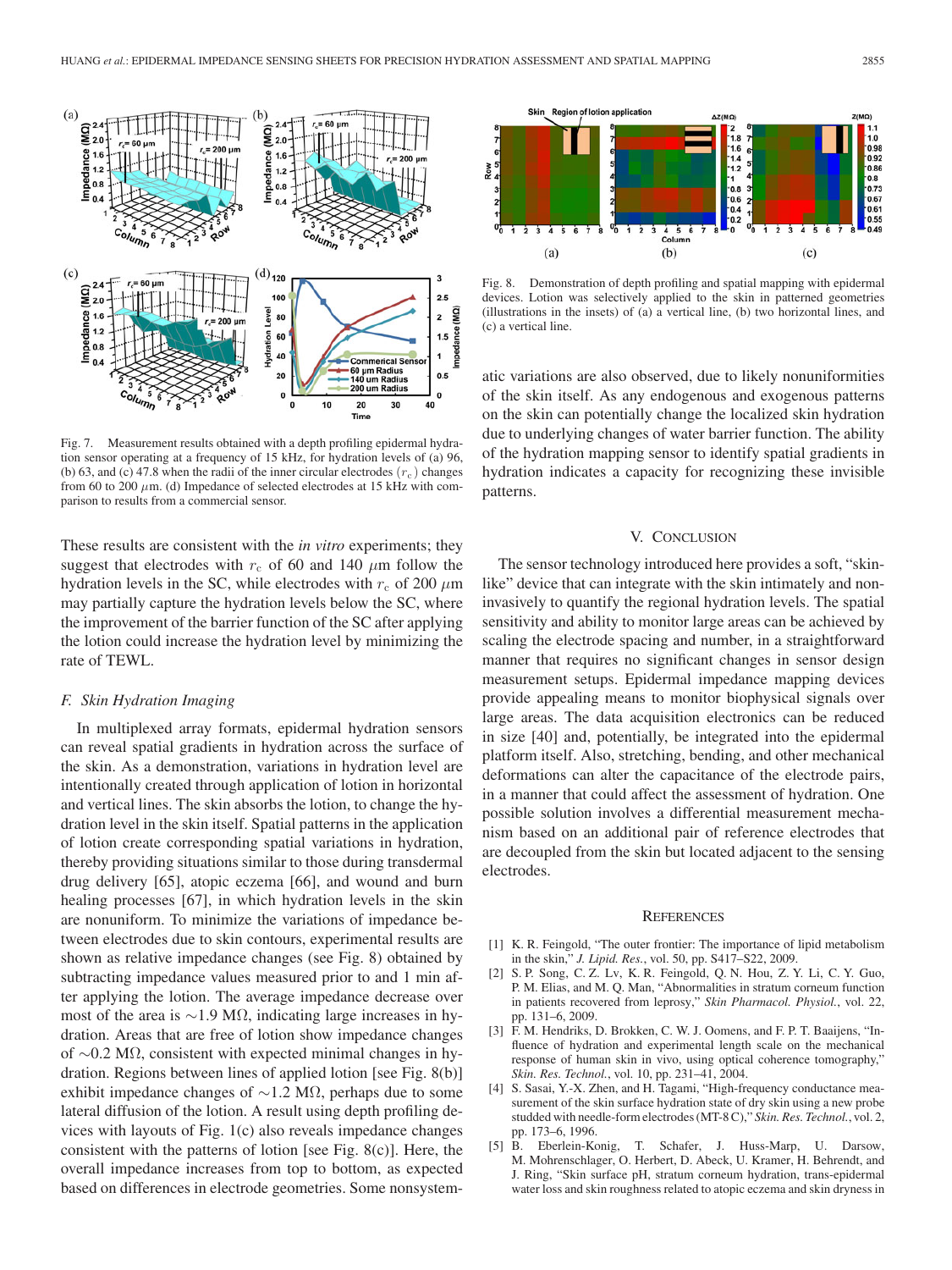a population of primary school children," *Acta Derm. Venereol.*, vol. 80, pp. 188–91, 2000.

- [6] J. Gupta, E. Grube, M. B. Ericksen, M. D. Stevenson, A. W. Lucky, A. P. Sheth, A. H. Assa'ad, and G. K. Khurana Hershey, "Intrinsically defective skin barrier function in children with atopic dermatitis correlates with disease severity," *J. Allergy Clin. Immunol.*, vol. 121, pp. 725.e2– 730.e2, 2008.
- [7] K. L. Hon, K. Y. Wong, T. F. Leung, C. M. Chow, and P. C. Ng, "Comparison of skin hydration evaluation sites and correlations among skin hydration, transepidermal water loss, SCORAD index, Nottingham Eczema severity score, and quality of life in patients with atopic dermatitis," *Am. J. Clin. Dermatol.*, vol. 9, pp. 45–50, 2008.
- [8] S. D. Kim, C. H. Huh, K. I. Seo, D. H. Suh, and J. I. Youn, "Evaluation of skin surface hydration in Korean psoriasis patients: A possible factor influencing psoriasis," *Clin. Exp. Dermatol.*, vol. 27, pp. 147–52, 2002.
- [9] C. Blichmann and J. Serup, "Hydration studies on scaly hand eczema," *Contact Dermatitis*, vol. 16, pp. 155–9, 1987.
- [10] B. Cravello and A. Ferri, "Relationships between skin properties and environmental parameters," *Skin. Res. Technol.*, vol. 14, pp. 180–6, 2008.
- [11] J. W. Choi, S. H. Kwon, C. H. Huh, K. C. Park, and S. W. Youn, "The influences of skin visco-elasticity, hydration level and aging on the formation of wrinkles: A comprehensive and objective approach," *Skin. Res. Technol.*, pp. 1–7, 2012.
- [12] B. W. Tran, A. D. Papoiu, C. V. Russoniello, H. Wang, T. S. Patel, Y. H. Chan, and G. Yosipovitch, "Effect of itch, scratching and mental stress on autonomic nervous system function in atopic dermatitis," *Acta. Derm. Venereol.*, vol. 90, pp. 354–61, 2010.
- [13] P. G. Sator, J. B. Schmidt, T. Rabe, and C. C. Zouboulis, "Skin aging and sex hormones in women—Clinical perspectives for intervention by hormone replacement therapy," *Exp. Dermatol.*, vol. 13, no. suppl. 4, pp. 36–40, 2004.
- [14] M. Boguniewicz, N. Nicol, K. Kelsay, and D. Y. M. Leung, "A multidisciplinary approach to evaluation and treatment of atopic dermatitis," *Semin. Cutan. Med. Surg.*, vol. 27, pp. 115–27, 2008.
- [15] V. M. Sharma, K. Sridharan, G. Pichan, and M. R. Panwar, "Influence of heat-stress induced dehydration on mental functions," *Ergonomics*, vol. 29, pp. 791–9, 1986.
- [16] S. M. Kleiner, "Water: An essential but overlooked nutrient," *J. Am. Diet. Assoc.*, vol. 99, pp. 200–6, 1999.
- [17] S. Verdier-Sévrain and F. Bonté, "Skin hydration: A review on its molecular mechanisms," *J. Cosmetic. Dermatol.*, vol. 6, pp. 75–82, 2007.
- [18] M. Zhang and A. F. T. Mak, "In vivo friction properties of human skin," *Prosthet. Orthot. Int.*, vol. 23, pp. 135–41, 1999.
- [19] J. W. Choi, S. H. Kwon, C. H. Huh, K. C. Park, and S. W. Youn, "The influences of skin visco-elasticity, hydration level and aging on the formation of wrinkles: A comprehensive and objective approach," *Skin. Res. Technol.*, vol. 19, pp. 1–7, 2012.
- [20] L.-C. Gerhardt, V. Strässle, A. Lenz, N. D. Spencer, and S. Derler, "Influence of epidermal hydration on the friction of human skin against textiles," *J. R. Soc. Interface.*, vol. 5, pp. 1317–28, 2008.
- [21] H. Tagami, M. Ohi, K. Iwatsuki, Y. Kanamaru, M. Yamada, and B. Ichijo, "Evaluation of the skin surface hydration in vivo by electrical measurement," *J. Investig. Dermatol.*, vol. 75, pp. 500–7, 1980.
- [22] M. Paye, D. Van de Gaer, and B. M. Morrison, "Corneometiy measurements to evaluate skin dryness in the modified soap chamber test," *Skin. Res. Technol.*, vol. 1, pp. 123–7, 1995.
- [23] P. Xiao, L. I. Ciortea, H. Singh, Y. Cui, E. P. Berg, and R. E. Imhof, "Optothermal in-vivo skin hydration measurements—A comparison study of different measurement techniques," in *J. Phys.: Conf. Ser.*, 2010, vol. 214, p. 012026.
- [24] T. Frodin, P. Helander, L. Molin, and M. Skogh, "Hydration of human stratum corneum studied in vivo by optothermal infrared spectrometry, electrical capacitance measurement, and evaporimetry," *Acta. Derm. Venereol.*, vol. 68, pp. 461–7, 1988.
- [25] E. M. Attas, M. G. Sowa, T. B. Posthumus, B. J. Schattka, H. H. Mantsch, and S. L. Zhang, "Near-IR spectroscopic imaging for skin hydration: The long and the short of it," *Biopolymers*, vol. 67, pp. 96–106, 2002.
- [26] F. Kadlec, M. Berta, P. Kužel, F. Lopot, and V. Polakovič, "Assessing skin hydration status in haemodialysis patients using terahertz spectroscopy: A pilot/feasibility study," *Phys. Med. Biol.*, vol. 53, pp. 7063–71, 2008.
- [27] F. M. Hendriks, *Mechanical Behaviour of Human Epidermal and Dermal Layers In Vivo*.Technische Universiteit Eindhoven, Eindhoven, The Netherlands: Technische Universiteit Eindhoven, 2005.
- [28] G. Tan, P. Xu, L. B. Lawson, J. He, L. C. Freytag, J. D. Clements, and V. T. John, "Hydration effects on skin microstructure as probed by high-

resolution cryo-scanning electron microscopy and mechanistic implications to enhanced transcutaneous delivery of biomacromolecules," *J. Pharm. Sci.*, vol. 99, pp. 730–40, 2010.

- [29] E. Alanen, J. Nuutinen, K. Nicklén, T. Lahtinen, and J. Mönkkönen, "Measurement of hydration in the stratum corneum with the MoistureMeter and comparison with the Corneometer," *Skin. Res. Technol.*, vol. 10, pp. 32–7, 2004.
- [30] J. W. Fluhr, M. Gloor, S. Lazzerini, P. Kleesz, R. Grieshaber, and E. Berardesca, "Comparative study of five instruments measuring stratum corneum hydration (Corneometer CM 820 and CM 825, Skicon 200, Nova DPM 9003, DermaLab)—Part I: *In vitro*," *Skin. Res. Technol.*, vol. 5, pp. 161–70, 1999.
- [31] A. O. Barel and P. Clarys, "In vitro calibration of the capacitance method (Corneometer CM 825) and conductance method (Skicon-200) for the evaluation of the hydration state of the skin," *Skin. Res. Technol.*, vol. 3, pp. 107–13, 1997.
- [32] P. Clarys, A. O. Barel, and B. Gabard, "Non-invasive electrical measurements for the evaluation of the hydration state of the skin: comparison between three conventional instruments—the Comeometer<sup>®</sup>, the Skicon<sup>®</sup> and the Nova DPM<sup>®</sup>," *Skin. Res. Technol.*, vol. 5, pp. 14–20, 1999.
- [33] J. L. Lévêque and B. Querleux, "SkinChip®, a new tool for investigating the skin surface in vivo," *Skin. Res. Technol.*, vol. 9, pp. 343–7, 2003.
- [34] D. Batisse, F. Giron, and J. L. Que, "Capacitance imaging of the skin surface," *Skin. Res. Technol.*, vol. 12, pp. 99–104, 2006.
- [35] E. Uhoda, J. L. Lévêque, and G. E. Piérarda, "Silicon image sensor technology for in vivo detection of surfactant-induced corneocyte swelling and drying," *Dermatology*, vol. 210, pp. 184–8, 2005.
- [36] E. Alanen, T. Lahtinen, and J. Nuutinen, "Variational formulation of openended coaxial line in contact with layered biological medium," *IEEE Trans. Biomed. Eng.*, vol. 45, pp. 1241–8, 1998.
- [37] T. J. Ryan, M. Thoolen, and Y. H. Yang, "The effect of mechanical forces (vibration or external compression) on the dermal water content of the upper dermis and epidermis, assessed by high frequency ultrasound," *J. Tissue Viability*, vol. 11, pp. 97–101, 2001.
- [38] C. G. Rylander, T. E. Milner, S. A. Baranov, and J. S. Nelson, "Mechanical tissue optical clearing devices: Enhancement of light penetration in ex vivo porcine skin and adipose tissue," *Laser Surg. Med.*, vol. 40, pp. 688– 94, 2008.
- [39] A. A. Gurjarpadhye, W. C. Vogt, Y. Liu, and C. G. Rylander, "Effect of localized mechanical indentation on skin water content evaluated using OCT," *Int. J. Biomed. Imag*, vol. 2011, p. 817250, 2011.
- [40] X. Huang, W.-H. Yeo, Y. Liu, and J. Rogers, "Epidermal differential impedance sensor for conformal skin hydration monitoring," *Biointerphases*, vol. 7, pp. 1–9, 2012.
- [41] Ø. G. Martinsen, S. Grimnes, and E. Haug, "Measuring depth depends on frequency in electrical skin impedance measurements," *Skin. Res. Technol.*, vol. 5, pp. 179–81, 1999.
- [42] M. S. Kim, Y. Cho, S. T. Seo, C. S. Son, H. J. Park, and Y. N. Kim, "A new method for non-invasive measurement of skin in the low frequency range," *Healthc Inf. Res.*, vol. 16, pp. 143–8.
- [43] A. O. Barel and P. Clarys *,Handbook of Non-Invasive Methods and the Skin*, Boca Raton, FL: CRC Press, pp. 337–44.
- [44] T. Yamamoto and Y. Yamamoto, "Electrical properties of the epidermal stratum corneum," *Med. Biol. Eng. Comput.*, vol. 14, pp. 151–8, 1976.
- [45] D.-H. Kim, N. Lu, R. Ma, Y.-S. Kim, R.-H. Kim, S. Wang, J. Wu, S. M. Won, H. Tao, A. Islam, K. J. Yu, T.-I. Kim, R. Chowdhury, M. Ying, L. Xu, M. Li, H.-J. Chung, H. Keum, M. McCormick, Liu P., Y.-W. Zhang, F. G. Omenetto, Y. Huang, T. Coleman, and J. A. Rogers, "Epidermal electronics," *Science*, vol. 333, pp. 838–43, 2011.
- [46] E. J. Clar, C. P. Her, and C. G. Sturelle, "Skin impedance and moisturization," *J. Soc. Cosmetic Chemists*, vol. 26, pp. 337–53, 1975.
- [47] G. McKeen and M. Lindinger, "Prediction of hydration status using multi-frequency bioelectrical impedance analysis during exercise and recovery in horses," *Equine Comp. Exerc. Physiol.*, vol. 1, pp. 199–209, 2004.
- [48] H. Scharfetter, P. Brunner, M. Mayer, B. Brandstatter, and H. Hinghofer-Szalkay, "Fat and hydration monitoring by abdominal bioimpedance analysis: Data interpretation by hierarchical electrical modeling," *IEEE Trans. Biomed. Eng.*, vol. 52, no. 6, pp. 975–82, Jun. 2005.
- [49] B. Esler, T. Lyons, S. Turovets, and D. Tucker, "Instrumentation for low frequency EIT studies of the human head and its validation in phantom experiments,"," in *J. Phys.: Conf. Ser.*, 2010, vol. 224, p. 012007.
- [50] K. Ito, K. Furuya, Y. Okano, and L. Hamada, "Development and characteristics of a biological tissue-equivalent phantom for microwaves," *Electron. Commun. Jpn. (Part I: Communications)*, vol. 84, pp. 67–77, 2001.